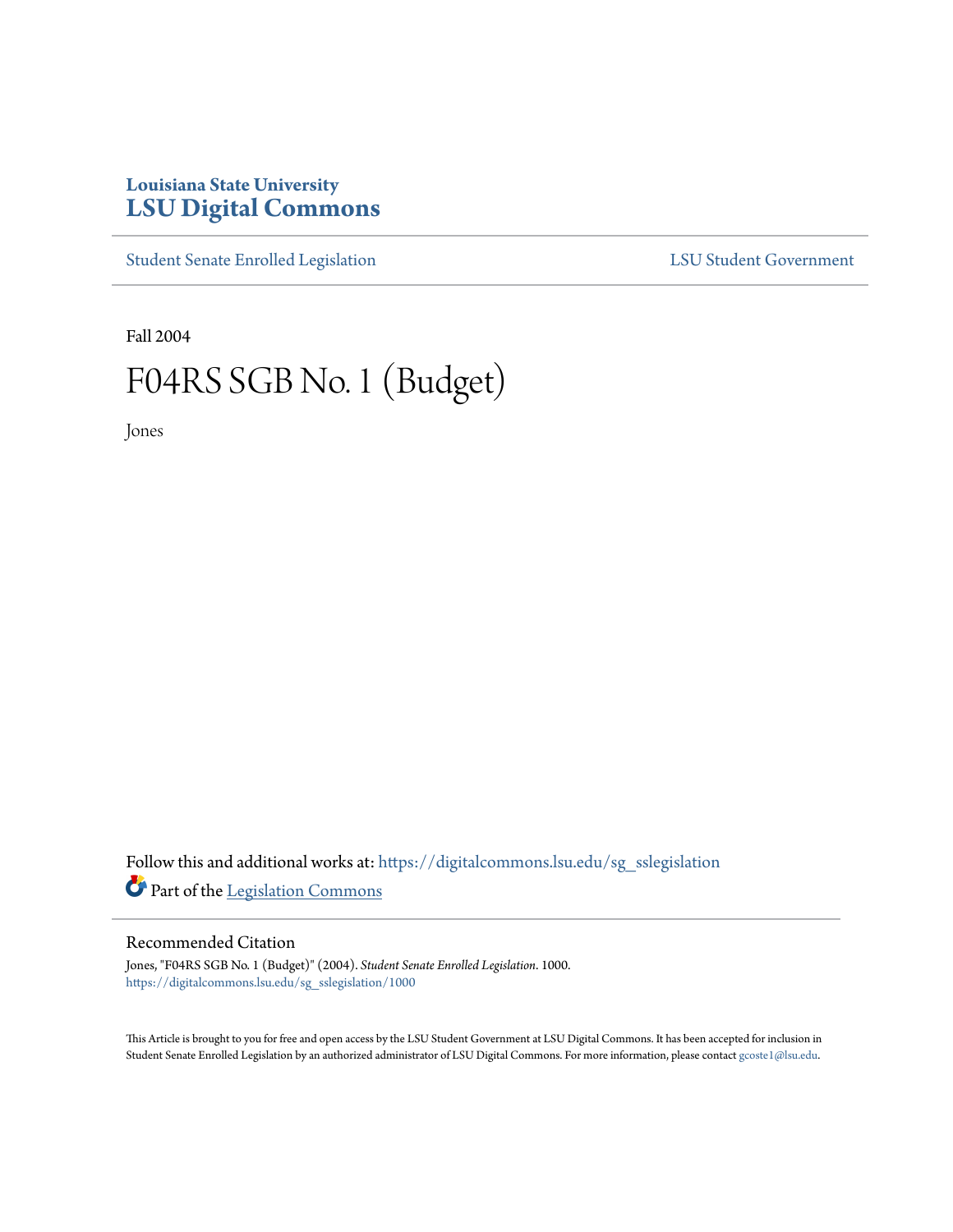**STUDENT GOVERNMENT FINAL**

LOUISIANA STATE UNIVERSITY

**STUDENT SENATE 28 APRIL 2002 SGB NO. 1 BY: SENATOR JONES**

# **A BILL**

# **TO BUDGET THE FUNDS OF STUDENT GOVERNMENT FOR THE FISCAL YEAR 2004-2005; TO APPROPRIATE FUNDS FOR ACTIVITIES, PROJECTS, AND PROGRAMS OF STUDENT GOVERNMENT; TO APPROPRIATE GRANTS TO CERTAIN STUDENT GROUPS AND ORGANIZATIONS; ACCORDING TO THE CONSTITUTION AND BY-LAWS. BE IT ENACTED BY THE LSU A&M STUDENT SENATE**

# **PARAGRAPH 1: ESTIMATED REVENUES**

## **THE FOLLOWING ESTIMATED REVENUES AND RESOURCES ARE THE TOTAL OPERATIONAL FUNDS FOR THE STUDENT GOVERNMENT FOR THE FISCAL YEAR 2004-2005**

SELF-ASSESSED FEES:

|                    | TOTAL FULL-TIME ENROLLMENT | <b>AMOUNT OF FEE</b> |   |           |
|--------------------|----------------------------|----------------------|---|-----------|
| <b>SUMMER 2004</b> | 6.865                      | \$0.95               |   | 6521.75   |
| <b>FALL 2004</b>   | 27.152                     | \$2.20               | S | 59.734.40 |
| SPRING 2005        | 25,169                     | \$2.20               | ¢ | 55,371.80 |

**TOTAL ESTIMATED REVENUES: \$ 121,627.95**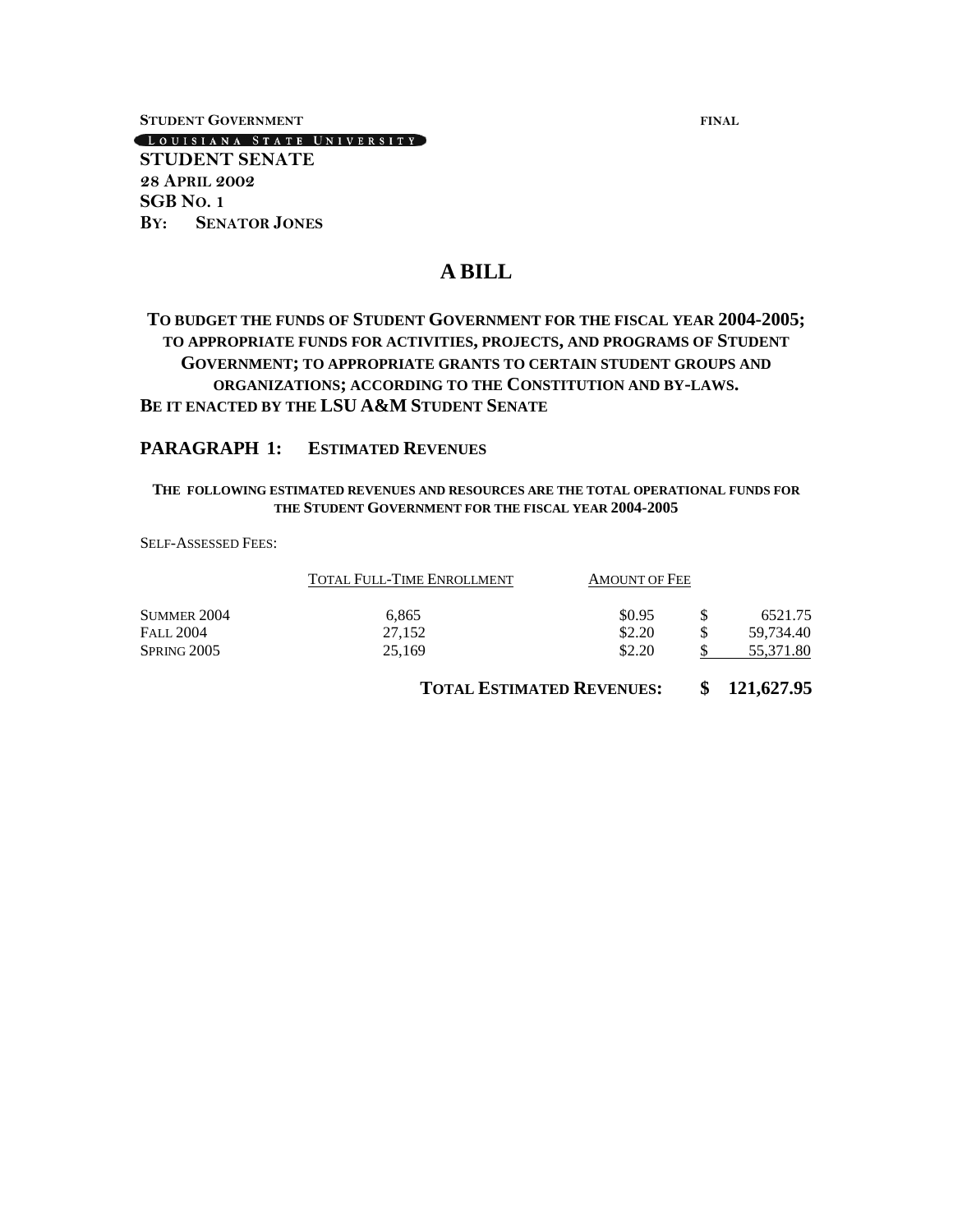# **PARAGRAPH 2: EXECUTIVE BRANCH**

# **SECTION 1: EXECUTIVE SALARIES**

THESE FUNDS ARE APPROPRIATED TO THE CONTROL OF THE STUDENT GOVERNMENT PRESIDENT. THESE FUNDS SHALL BE EXPENDED AS FOLLOWS:

| 1.             | PRESIDENT                                                          | \$       | 2,100.00  |
|----------------|--------------------------------------------------------------------|----------|-----------|
| 2.             | <b>VICE-PRESIDENT</b>                                              | \$       | 1,800.00  |
| 3.             | <b>CHIEF OF STAFF</b>                                              | \$       | 1,200.00  |
| $\mathbf{4}$ . | <b>EXECUTIVE ASSISTANT</b>                                         | \$       | 700.00    |
| 5.             | <b>EXECUTIVE SECRETARY</b>                                         | \$       |           |
| 6.             | <b>DIRECTOR OF FINANCE</b>                                         | \$       | 520.00    |
| 7.             | <b>CO-DIRECTOR OF INFORMATION TECHNOLOGY</b>                       | \$       | 520.00    |
| 8.             | CO-DIRECTOR OF INFORMATION TECHNOLOGY                              | \$<br>\$ | 520.00    |
| 9.             | <b>CO-DIRECTOR OF PUBLIC RELATIONS</b>                             |          |           |
|                | 10. CO-DIRECTOR OF PUBLIC RELATIONS                                | \$       | 520.00    |
|                | 11. DIRECTOR OF CAMPUS SERVICE & STUDENT AND COMMUNITY HEAD        | \$       | 150.00    |
|                | 12. CO-DIRECTOR OF CAMPUS SERVICE                                  | \$       | 520.00    |
|                | 13. CO-DIRECTOR OF STUDENT INVOLVEMENT                             | \$       | 520.00    |
|                | 14. CO-DIRECTOR OF STUDENT INVOLVEMENT                             | \$       | 520.00    |
|                | 15. CO-DIRECTOR OF MINORITY AFFAIRS                                | \$       |           |
|                | 16. CO-DIRECTOR OF MINORITY AFFAIRS                                | \$       | 520.00    |
|                | 17. CO-DIRECTOR OF CAMPUS AFFAIRS                                  | \$       | 520.00    |
|                | 18. CO-DIRECTOR OF CAMPUS AFFAIRS                                  | \$       | 520.00    |
|                | 19. CO-DIRECTOR OF ACADEMIC AFFAIRS                                | \$       |           |
|                | 20. CO-DIRECTOR OF ACADEMIC AFFAIRS                                |          | 520.00    |
|                | 21. DIRECTOR OF LEGISLATIVE AFFAIRS & LEG. AND ADMINISTRATIVE HEAD |          | 150.00    |
|                | 22. CO-DIRECTOR OF LEGISLATIVE AFFAIRS                             | \$       | 520.00    |
|                | 23. CO-DIRECTOR OF LEGISLATIVE AFFAIRS                             | \$       |           |
|                | 24. DIRECTOR OF SPECIAL PROJECTS & PROGRAMMING AND EXTERNAL HEAD   |          | 150.00    |
|                | 25. CO-DIRECTOR OF SPECIAL PROJECTS                                | \$       | 520.00    |
|                | 26. DIRECTOR OF STUDENTS ON TARGET                                 |          | 520.00    |
|                | 27. CO-DIRECTOR OF OUTREACH                                        | \$       | 520.00    |
|                | 28. CO-DIRECTOR OF OUTREACH                                        | \$       | 520.00    |
|                | 29. DIRECTOR OF LEGAL AFFAIRS (OMBUDSMAN)                          | \$       | 300.00    |
|                | <b>TOTAL EXECUTIVE SALARIES</b>                                    | \$       | 14,870.00 |

# **SECTION 2: EXECUTIVE OPERATIONAL EXPENSES**

THESE FUNDS ARE APPROPRIATED TO THE CONTROL OF THE STUDENT GOVERNMENT DIRECTOR OF FINANCE. THESE FUNDS SHALL BE EXPENDED AS FOLLOWS.

| <b>30. BASIC TELEPHONE SERVICES</b>         | \$<br>3,000.00  |
|---------------------------------------------|-----------------|
| 31. LONG DISTANCE                           | \$<br>400.00    |
| 32. MAINTENANCE CONTRACTS                   | \$<br>2,300.00  |
| 33. OFFICE RENT                             | \$              |
| <b>34. OFFICE SUPPLIES</b>                  | \$<br>2,500.00  |
| 35. MAIL SERVICES                           | \$<br>200.00    |
| <b>36. COPY SERVICES</b>                    | \$<br>4,000.00  |
| 37. FAX SERVICES                            | \$<br>100.00    |
| 38. CAPITAL OUTLAY                          | \$<br>700.00    |
| <b>39. TYPEWRITER SUPPLIES</b>              | 150.00          |
| <b>TOTAL EXECUTIVE OPERATIONAL EXPENSES</b> | \$<br>13,350.00 |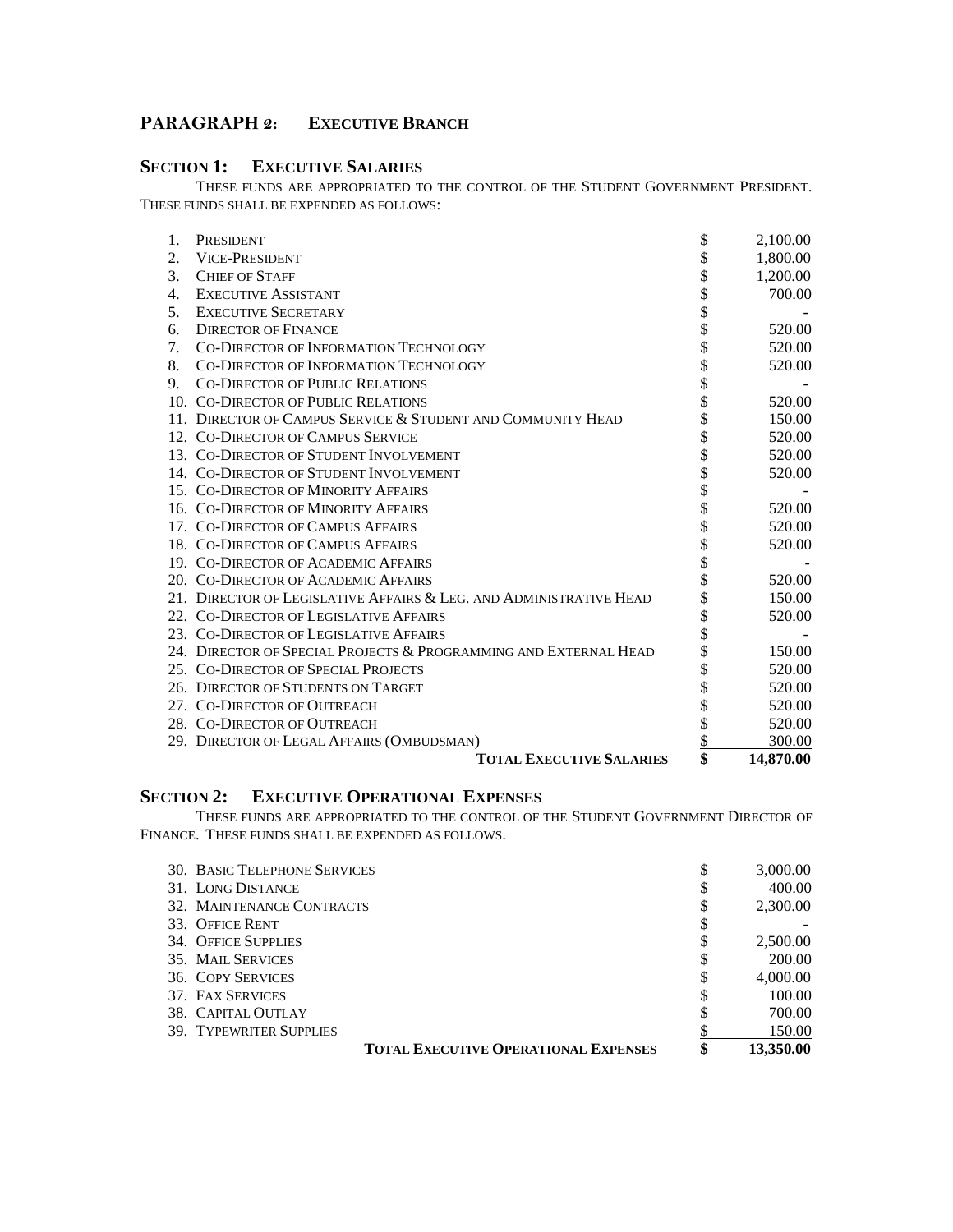# **SECTION 3: DEPARTMENT OF LEGISLATIVE AND ADMINISTRATIVE AFFAIRS**

THESE FUNDS ARE APPROPRIATED TO THE CONTROL OF THE DIRECTORS OF ACADEMIC AFFAIRS, CAMPUS AFFAIRS, AND LEGISLATIVE AFFAIRS.

| 40. ACADEMIC AFFAIRS EXPENDITURES                                  | 250.00 |
|--------------------------------------------------------------------|--------|
| 41. CAMPUS AFFAIRS EXPENDITURES                                    | 250.00 |
| 42. LEGISLATIVE AFFAIRS EXPENDITURES                               | 250.00 |
| <b>TOTAL LEGISLATIVE AND ADMINISTRATIVE AFFAIRS EXPENDITURES\$</b> | 750.00 |

## **SECTION 4: DEPARTMENT OF PROGRAMMING AND EXTERNAL AFFAIRS**

THESE FUNDS ARE APPROPRIATED TO THE CONTROL OF THE DIRECTORS OF SPECIAL PROJECTS AND OUTREACH.

| 43. SPECIAL PROJECTS EXPENDITURES                          | 3.000.00 |
|------------------------------------------------------------|----------|
| 44. OUTREACH EXPENDITURES                                  | 500.00   |
| 45.   Freshman Executive Committee                         | 200.00   |
| <b>TOTAL PROGRAMMING AND EXTERNAL AFFAIRS EXPENDITURES</b> | 3.700.00 |

# **SECTION 5: DEPARTMENT OF STUDENT AND COMMUNITY AFFAIRS**

THESE FUNDS ARE APPROPRIATED TO THE CONTROL OF THE DIRECTORS OF CAMPUS SERVICE, STUDENT INVOLVEMENT, AND MINORITY & INTERNATIONAL AFFAIRS.

| <b>46. CAMPUS SERVICE EXPENDITURES</b>                     | 1000.00  |
|------------------------------------------------------------|----------|
| 47. STUDENT INVOLVEMENT EXPENDITURES                       | 250.00   |
| 48. MINORITY & INTERNATIONAL AFFAIRS EXPENDITURES          | 500.00   |
| 49. MINORITY ACTION TEAM                                   | 200.00   |
| 50. INTERNATIONAL TASK FORCE                               | 200.00   |
| <b>TOTAL STUDENT AND COMMUNITY AFFAIRS EXPENDITURES \$</b> | 2.150.00 |

## **SECTION 6: DEPARTMENT OF PUBLIC RELATIONS**

THESE FUNDS ARE APPROPRIATED TO THE CONTROL OF THE DIRECTORS OF PUBLIC RELATIONS.

| 51. GENERAL OPERATING EXPENSES |                                             | 1.500.00 |
|--------------------------------|---------------------------------------------|----------|
| 52. PRESS FUND                 |                                             | 3,000.00 |
| 53. GUMBO                      |                                             | 300.00   |
|                                | <b>TOTAL PUBLIC RELATIONS EXPENDITURESS</b> | 4.800.00 |

# **SECTION 7: DEPARTMENT OF INFORMATION TECHNOLOGY**

THESE FUNDS ARE APPROPRIATED TO THE CONTROL OF THE DIRECTORS OF INFORMATION TECHNOLOGY.

| 54. INFORMATION TECHNOLOGY EXPENDITURES | 250.00        |
|-----------------------------------------|---------------|
| <b>TOTAL INFORMATION TECHNOLOGY</b>     | <b>250.00</b> |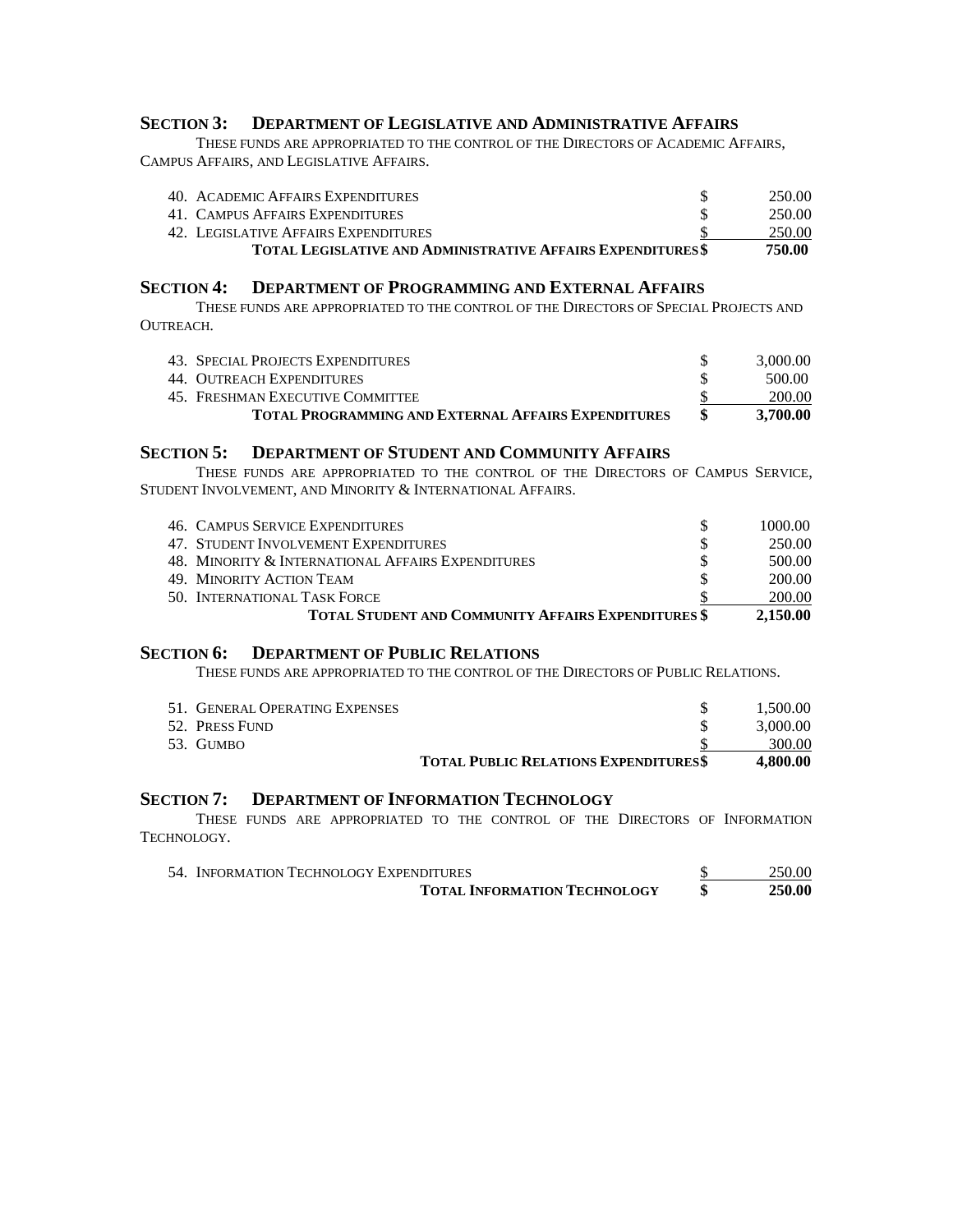## **SECTION 8: EXECUTIVE CONTINGENCY**

THESE FUNDS ARE APPROPRIATED TO THE STUDENT GOVERNMENT PRESIDENT AND VICE-PRESIDENT, RESPECTIVELY. THE PRESIDENT'S CONTINGENCY MAY BE USED FOR TRAVELING PURPOSES AND THOSE DEEMED WORTHY BY THE STUDENT GOVERNMENT PRESIDENT. THE VICE-PRESIDENT'S CONTINGENCY SHALL BE USED TO FUND CAMPUS EVENTS SUCH AS, BY NOT LIMITED TO HOMECOMING AND DISABILITY AWARENESS WEEK.

| 55. PRESIDENT'S CONTINGENCY      |                                            | 9.000.00  |
|----------------------------------|--------------------------------------------|-----------|
| 56. VICE-PRESIDENT'S CONTINGENCY |                                            | 5.500.00  |
|                                  | <b>TOTAL EXECUTIVE CONTINGENCY</b>         | 14,500.00 |
|                                  | <b>TOTAL EXECUTIVE BRANCH EXPENDITURES</b> | 54,370.00 |

# **PARAGRAPH 3: LEGISLATIVE BRANCH**

### **SECTION 1: LEGISLATIVE SALARIES**

THESE FUNDS ARE APPROPRIATED TO THE CONTROL OF THE STUDENT GOVERNMENT PRESIDENT. THESE FUNDS SHALL BE EXPENDED ONLY AS FOLLOWS:

| 57. SPEAKER                          |                                   |   | 1,300.00 |
|--------------------------------------|-----------------------------------|---|----------|
| 58. SPEAKER PRO - TEMPORE            |                                   | S | 1,000.00 |
| 59. LEGISLATIVE SECRETARY            |                                   |   | 150.00   |
| 60. LEGISLATIVE ASSISTANT (RESEARCH) |                                   | S | 520.00   |
| 61. LEGISLATIVE AIDE                 |                                   |   | 300.00   |
| 62. PARLIAMENTARIAN                  |                                   |   |          |
|                                      | <b>TOTAL LEGISLATIVE SALARIES</b> |   | 3,270.00 |

# **SECTION 2: OPERATIONAL EXPENSES**

THESE FUNDS ARE APPROPRIATED TO THE CONTROL OF THE STUDENT GOVERNMENT SPEAKER OF THE SENATE. THESE FUNDS SHALL BE EXPENDED ONLY AS FOLLOWS:

| 63. SPEAKER'S CONTINGENCY           |                                       | \$ | 700.00   |
|-------------------------------------|---------------------------------------|----|----------|
| 64. OFFICE SUPPLIES                 |                                       | \$ | 500.00   |
| <b>65. BASIC TELEPHONE SERVICES</b> |                                       | \$ | 2,000.00 |
| <b>66. COPY SUPPLIES</b>            |                                       | \$ | 1.300.00 |
| 67. MAINTENANCE CONTRACTS           |                                       | S  | 800.00   |
| 68. CAPITAL OUTLAY                  |                                       |    |          |
| 69. MAIL SERVICES                   |                                       |    | 100.00   |
|                                     | <b>TOTAL OPERATIONAL EXPENDITURES</b> | S  | 5,400.00 |

# **SECTION 3: RESERVE FOR COLLEGE COUNCILS**

THESE FUNDS ARE APPROPRIATED TO THE CONTROL OF THE STUDENT GOVERNMENT DIRECTOR OF FINANCE. THESE FUNDS SHALL BE EXPENDED UPON RECEIPT OF A WRITTEN REQUEST FROM THE PRESIDENT OF THE COLLEGE COUNCIL. (15%)

|     | FULL-TIME ENROLLMENT           |             |                  |                    |  |         |
|-----|--------------------------------|-------------|------------------|--------------------|--|---------|
|     |                                | SUMMER 2003 | <b>FALL 2003</b> | <b>SPRING 2004</b> |  |         |
| 70. | <b>AGRICULTURE</b>             | 249         | 1,388            | 1.301              |  | 910.78  |
| 71. | ART & DESIGN                   | 135         | 916              | 983                |  | 630.54  |
| 72. | <b>ARTS &amp; SCIENCES</b>     | 1.190       | 3.574            | 3,901              |  | 2686.15 |
| 73. | <b>BASIC SCIENCES</b>          | 332         | 1.555            | 1.599              |  | 1080.66 |
| 74. | <b>BUSINESS ADMINISTRATION</b> | 569         | 1.555            | 1,586              |  | 1150.10 |
| 75. | <b>EDUCATION</b>               | 395         | 1.293            | 1.265              |  | 915.43  |
| 76. | <b>ENGINEERING</b>             | 496         | 1.958            | 1.972              |  | 1372.06 |